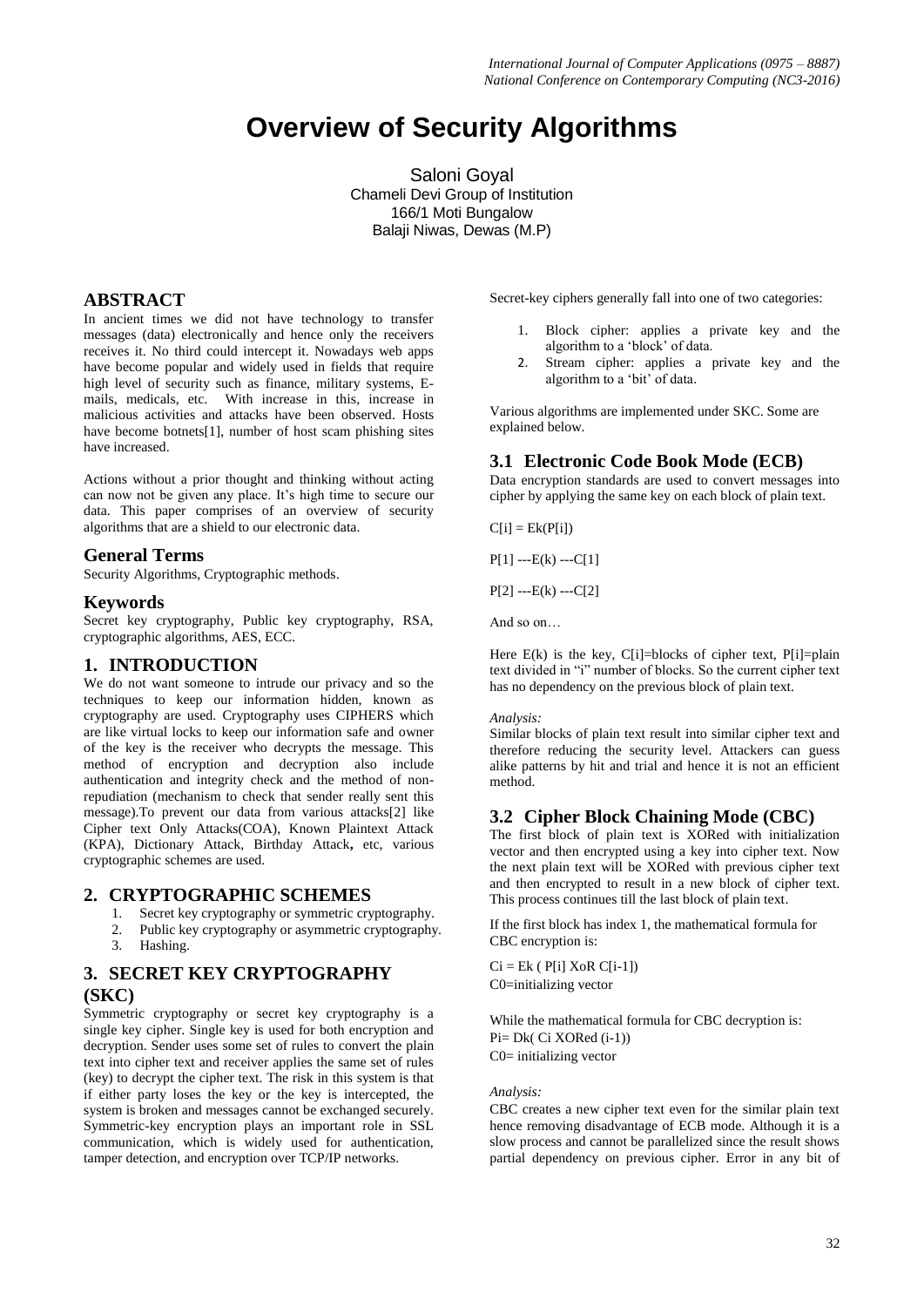plain text or initializing vector may result into wrong encryption and data will not be received correctly.

Decrypting initialization vector wrong may result in corrupted first block of plain text but that doesn't affect other plain texts.

# **3.3 Cipher Feedback Mode (CFB)**

- 1. To encrypt data we need some inputs, therefore to start we take an initialization vector of n bits which is encrypted using a key and the output so formed has same number of bits out of which there are s significant bits and the remaining n-s bits are discarded. The significant bits are then XORed with the plain text message block to produce s bit cipher text.
- 2. To generate the next n bit input block we left shift the n-s bits from previous input block (initialization vector in the beginning) and use the s bits of previous cipher text.  $x_{i} = x_{(i-1)}[n-s]$  concatenated with  $C_{i-1}$
- 3. S<n and the process continues till the last message block.

*Analysis:*

Bit error accounts for only one bit error and Decryption can be parallelized but since the bits are prone to flipping and encryption is in a serialized manner with a dependency on previous inputs and ciphers; this is not 100% efficient.

#### **3.4 Output Feedback Mode (OFB)**

The only difference between OFB and CFB is that s bits are directly taken from the output and not from the cipher text to produce the next input block.

*Analysis:*

Unlike CFB it is not dependent on plain text or cipher text.

# **3.5 Triple Data Encryption Standards (TDES)**

This technique was used to remove the problems of (DES) Data encryption standards. It applies DES algorithm thrice to the block of data. The normal DES system uses 56 bits  $+8$ parity bits therefore this system uses 3\*56=168 bits.

- 1. Initial 64 bit plain text is encrypted using key1 and the output is DES cipher. Key is generated using Round key generator which uses Round function and permutations.
- 2. Decrypt the output of step 1 using single DES with  $key K<sub>2</sub>$ .
- 3. Encrypt the output of step 2 using single DES with  $key K_3$ .
- 4. Output of step 3 is the cipher text.

#### *Analysis:*

TDES is encrypt-decrypt-encrypt process therefore it is more secured but slower than DES. Cipher Text is completely dependent on plain text so if there is change in any bit of plain text then cipher will also be affected. Despite of all the vulnerabilities, it has managed to survive the market and is still being used in industries like electronic payment.

## **3.6 Advance Encryption Standards (AES)**

Joan Daemen and Vincent Rijmen developed this technique for improving efficiency in both hardware as well as software. Since DES could encrypt only 64 bits therefore a new method was needed with a better key size. AES uses 128/192/254 bit keys and is faster than TDES. This software is implementable in C and java. Number of input bits is same as number of output bits.

- 1. Initially message undergoes pre round transformation via round generator and unlike DES number of rounds are varying here. Total number of rounds:10 rounds for 128 bit, 12 rounds for 192 bit and 14 rounds for 254 bit.
- 2. Number of rounds is nothing but loop to process cipher text.
- 3.  $1<sup>st</sup>$  round :Sub bytes
- 4. 2<sup>nd</sup> round: Shift Rows
- 5.  $3<sup>rd</sup>$  round: Mix columns
- $rac{6}{7}$ 4<sup>th</sup> round: Add Round Key
- These 4 rounds will be present in every loop.
- 8. Key length for 128 bit is 4 and block size is also 4, key length for 192 bit is 6 and block size is 4 and in case of 256 bit key length is 8 and block size remains same.
- 9. Internally this algorithm works on a 2-D array of bytes.
- 10. We can decipher it using inverse cipher mechanism[3] which includes following: InvShiftRows(); InvSubBytes(); InvMixColumns(); AddRoundKey();

Applications: It is used in SSl over the internet, in cloud storage system [4], Automatic teller machines since 2003 etc. *Analysis:*

AES uses variable key length and is very secure if proper key management is done. No attacks have been recorded against this method.

# **4. PUBLIC KEY CRYPTOGRAPHY (PKC)**

In symmetric algorithm  $\{n^*(n-1)\}/2$  keys were used and to solve this key distribution problem PKC was introduced which included n number of keys in general. There is one public key used for encryption and a private key used for decryption and so the two parties: sender and receiver never have to communicate to send messages over a secure network. This can be implemented using following methods:

# **4.1 Rivest Shamir Adleman (RSA)**

The basic requirement for a PKC method is encryption and decryption key and to generate these we follow the steps below:

- 1. Take any two random prime numbers p and q.
- 2. Calculate RSA modulus  $n = p^*q$ .
- 3. Calculate Eulers toitent [5] Function  $\phi(n) = (p-1)$  (q-1)
- 4. Select the value for a public key e such that  $e \leq \phi(n)$ and e is co-prime to  $\sqrt[6]{n}$  ie. The only common factor between two is 1.
- 5. Now to calculate decryption key as our private key 'd' we use:
	- $d * e = 1 \mod (n)$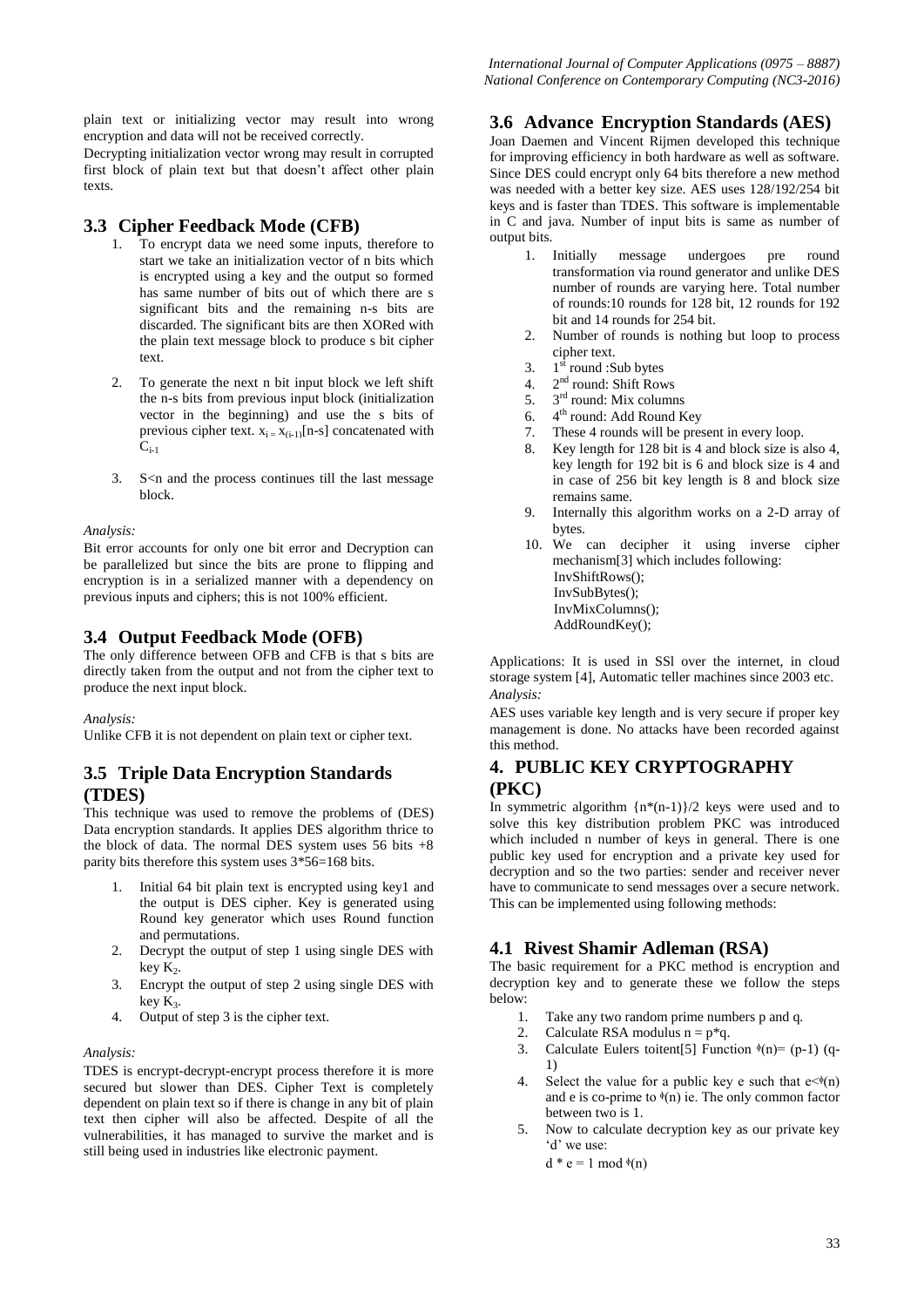Euclidean Algorithm is used to solve this equation and find d.

- 6. Cipher text is calculated as  $C = (m<sup>2</sup>e)*mod n$
- 7. Message is decrypted by  $m = (C^{\wedge}d) * \text{mod } n$

Applications:

- 1. Bank account security.
- 2. While buying goods on shopping websites
- 3. Gmail uses 1024 bit prime number while twitter uses 2048 bit prime number.

Pierre de- Fermat gave a mathematical fact in  $17<sup>th</sup>$  century for calculating multiples  $(a^b-a)$ -a = n(b) where b is a prime numbers. Example  $(4^2) - 4 = 60$  and this 60 is a multiple of 3.

*Analysis:*

Its security is based on the difficulty of factoring large integers. This method is used in digital signatures. It is widely accepted and used and is more efficient for encryption than decryption.

Cons: If the factor n is known then even without having decryption key, it is possible to reconstruct message, also the value of e should be large to protect the message from attackers.

#### **4.2 Digital Signature Algorithm (DSA)**

National Institute of Standards and Technology has proposed this algorithm in 1991. A signature must be verifiable and non-forgeable and to achieve this, key must be generated: public and a private key.

Public key applied on private key returns the message so the message can be verified as the receiver has the public key. If somebody tries to forge the sign, it means he/she is trying to create a private key similar to the original private key which is the reverse process of verification algorithm and it is very difficult to do so.

Difference between DSA and RSA is:

- 1. DSA is faster at generating keys and decrypting while RSA is better at encrypting.
- 2. DSA is faster in signing while RSA is faster at verifying.

#### *Analysis:*

DSA and RSA can be used in accordance looking at the needs of client and server.

# **4.3 Elliptic Curve Cryptography (ECC)**

ECC uses Diffie Hellman algorithm[6]. It creates keys using the properties of elliptic curve equation. To understand this we must know addition and multiplication on an elliptical curve:

1. Addition:



Fig 1: Addition on an elliptic curve

If we draw a line joining two points on the curve, we will always have a third intersecting point on the curve (few are exceptions).To sum the points A and B, draw a line joining A and B to cut the curve at x and then draw a line from x parallel to y axis so as to cut the curve at C. This point C gives the sum. And now if we want to sum C and X, it is not possible because there is no other intersecting point corresponding to C and X therefore they sum up to infinity.

2. Multiplication:



Fig 2: Multiplication on an elliptic curve

Multiplication is same as repetitive addition or adding the same point twice and hence called point doubling. B is found by drawing a parallel line from the Intersecting point and this result in multiplication.

Some terminologies:

- $G =$  generator point on the curve which is public
- $N =$  prime order of G

 $H = \text{cofactor}$  (no. of points on n, we want h to be 1) Procedure:

> Sender and receiver chooses a random value d such as  $1 < = d < n-1$ .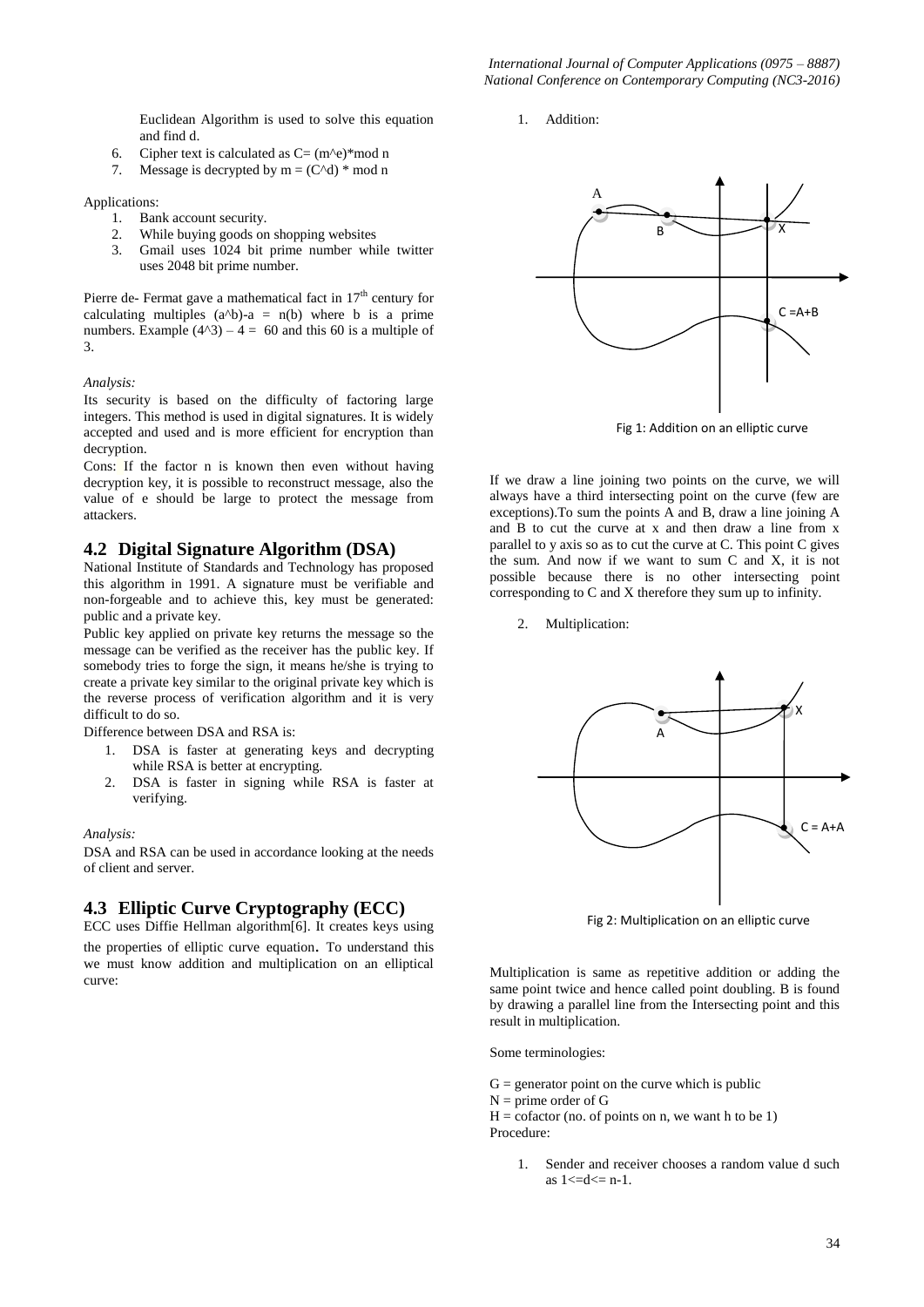- 2. D \* G =  $(X_g, Y_g)$ ; even if  $G, X_g, Y_g$  is known, attacker cannot figure out the private key D.
- 3. Example: ABC is transferring his information by p=d\*g where p is public and d is private , XYZ is transferring information by q=e\*g where q is public and e is private key of XYZ. Now ABC will use public key of XYZ to retain information ( $R = q^*d$ ) and XYZ will use public key of ABC which is  $(R =$ e\*p) and they both decrypt the same information R securely. Here R=d\*e\*g which is any point on elliptical curve.

Applications:

- 1. Credit card numbers.
- $2.$  $x^2 = x^3 - 3x + b \pmod{p}$  is used to generate random numbers

#### *Analysis:*

This method is most secure and requires fewer bits in comparison to other algorithms. It is computationally infeasible to calculate all the points on the curve. Factorizing is the only solution found till date to get the multiplicative of generator point.

#### **5. HASH FUNCTIONS**

A hash function is a mathematical function that converts a numerical input value into another compressed numerical value. The input to the hash function is of arbitrary length but output is always of fixed length called hash value. Example: If the input was a '.jpg' image file the resulting hash value would effectively be a fingerprint for that file.

An ideal hash function has three main properties: it is easy to calculate the hash value for any given data, it should be extremely difficult to reverse engineer the hash value, and it is extremely unlikely that two different input values, no matter how similar, will generate the same hash value. There are many different types of hash functions, with differing security properties.

#### **5.1 Types of Hash Functions**

- 1. Message Digest (MD): The MD family comprises of hash functions MD2, MD4, MD5 and MD6 out of which MD5 was very popular and most secure used for software check. An analytical attack was reported against MD5 in 2004 after which it was not much used. It was adopted as Internet Standard RFC 1321. It is a 128-bit hash function.
- 2. Secure Hash Function (SHA): SHA-0, a 160-bit original hash function had some weaknesses so SHA-1 was designed which is widely used of existing functions especially for Secure Socket Layer security.
- 3. Then came SHA-2 with its different variants. SHA-256 for 256 bits. SHA-3 series had SHA-384 and SHA-512 for 512 bits.
- 4. SHA-3 originally known as keccak[7] is a sponge function and has efficient performance and good resistance for attacks.
- 5. The new algorithm include: Skein[8] hash function family whose design is based on threefish[9] block cipher.

## **5.2 Applications**

Password storage (intruder can only see the hashes of password), data integrity check (used to generate checksums on original file but this is be possible only when user is sure about the originality of file). It is used in applications like dropbox. Advance version of hashing along with Hardware Security Module is used by well known companies like Facebook.

## **6. KEY ANALYSIS**

 **Table 1. Key Length of algorithms**

| <b>DES</b>                               | <b>TDES</b>                                       | AES                | <b>RSA</b>                                                 | ECC                                                              |
|------------------------------------------|---------------------------------------------------|--------------------|------------------------------------------------------------|------------------------------------------------------------------|
| $56 \text{ bits } +$<br>8 parity<br>bits | 112 bits<br>(meet in<br>the middle<br>attack)[10] | 256 bit<br>maximum | Can<br>range<br>from $768$<br>bit to<br>$1024$ and<br>more | $160$ bit to<br>512 bit<br>equivalent<br>to<br>maximum<br>of RSA |

# **7. CONCLUSION**

Symmetric Algorithm had to face key establishment and trust challenges. Both the sender and receiver need to agree on a secret symmetric key and they must trust each other that the key is safe from attacker and the parties will keep it private to themselves and won't share it with anyone else. To solve these issues Asymmetric algorithm is introduced. Although here also receiver needs to trust that public key he is using is of the sender and not of a malicious third party. This is managed by Public Key Infrastructure. The commonly used algorithms are RSA, TDES, AES, blowfish[11] and the whirlpool[12] hash function which is 512 bit function derived from AES. ECC comes out to be the most secure method but everything about ECC is not yet discovered and researches are continuing on this. Cryptographic methods have improved the security in data transfer over the internet. This is a human issue and everybody must be aware of the keys they use. These policies will work better if users don't leave the keys lying around or chose a common and easily remembered key. Therefore ACT SMART AND KEEP SAFE.

#### **8. ACKNOWLEDGMENTS**

I would like to thank my mentor Mr. Shadab Pasha for his constant support. I am also grateful to the anonymous referees whose numerous suggestions helped to improve this paper.

#### **9. REFERENCES**

- [1] Neelam Paliwal, Ramesh Singh Rawat, Deepak Singh Rana,2015, Survey of Botnet Based DDoS Attack and Recent DDoS Incidents, International Journal of Advanced Research in Computer Science and Software Engineering, Vol. 4, Issue 5.
- [2] Kartikey Agarwal and Dr. Sanjay Kumar Dubey, 2014, Network Security: Attacks and Defence, International Journal of Advance Foundation and Research in Science & Engineering (IJAFRSE), Volume 1, Issue 3.
- [3] Ritu Pahal, Vikas Kumar, 2013, Efficient Implementation of AES, International Journal of